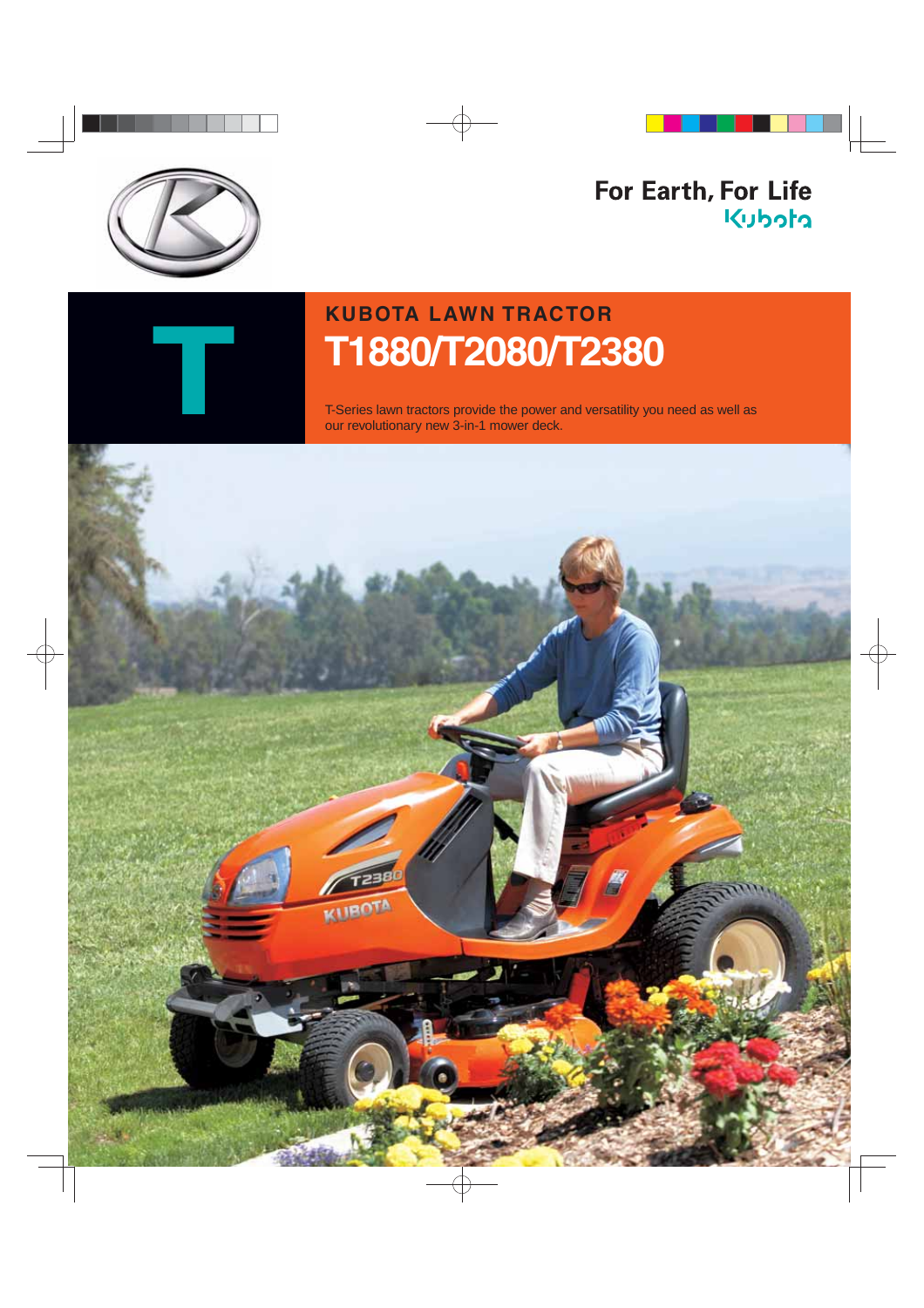# **Learning to drive one will take minutes. Getting off of one might take a bit longer.**

From the very first time you turn the key and start up a T-Series lawn tractor, you'll be in love. The first thing you'll feel is the comfortable seat and you'll notice the roominess of the full-flat operator platform. Next, you'll appreciate the T-Series' increased horsepower, especially when taking on big jobs or when mowing

long grass. But most of all, you'll be pleasantly surprised at just how easy the T-Series is to use, from its smooth hydrostatic transmission to its revolutionary new 3-in-1mower deck. With the T-Series, what were once chores will soon turn into recreation.

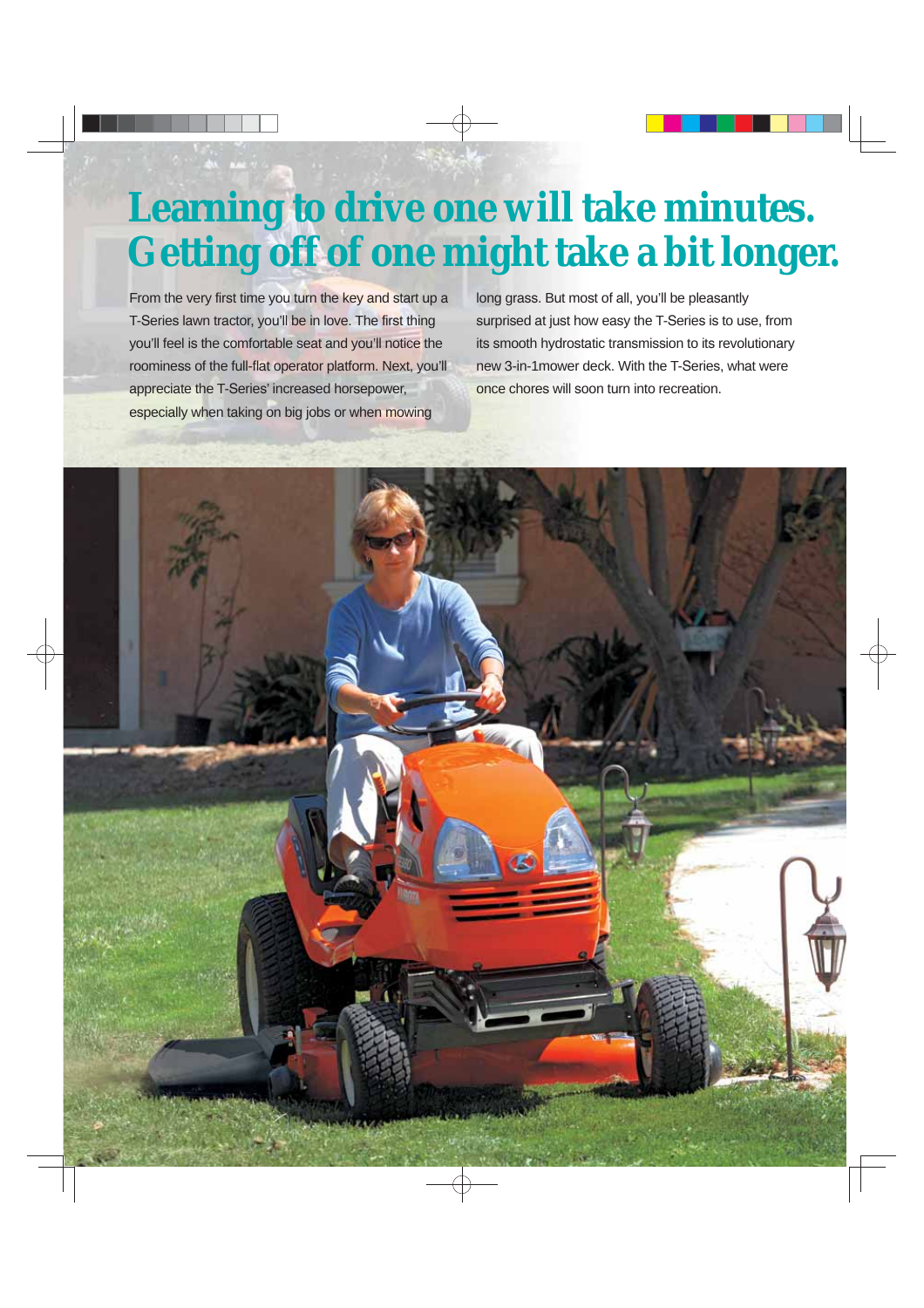## **Introducing Kubota's new 3-in-1 mower deck.**

# INFIN

**Named for its distinctive counter-rotating figure-eight grass flow, the Infinity Deck's most notable benefit is its ability to quickly and easily change cutting modes without having to change blades. The proprietary secret behind this 3-in-1 deck is its sturdy steel "gate" that slides to cover the discharge area, thus speedily turning the deck into a mulching deck.**

### **Side-Discharge Mode**

In this mode, the deck discharges grass evenly and efficiently through the side of the deck, utilizing two counter-rotating blades. The flow created by these blades is where the Infinity Deck gets its name.

1

2



*Gate open with discharge chute*

### **Mulching Mode**

To change from side-discharge to mulching mode, simply slide the steel gate, conveniently located on the outside of the deck, to the front of the discharge

area. This feature, along with the deck's rounded shoulders, keeps grass under the deck, ensuring the perfect mulch. No special blades, tools or optional attachments are needed.



### 3 **Grass Catching Mode**

Using the optional grass catcher is now easier than ever. Due to the powerful flow of the Infinity Deck, a blower is no longer needed—the deck does all the work. With this design, attaching the grass catcher's boot is made simple.



*Gate closed* 

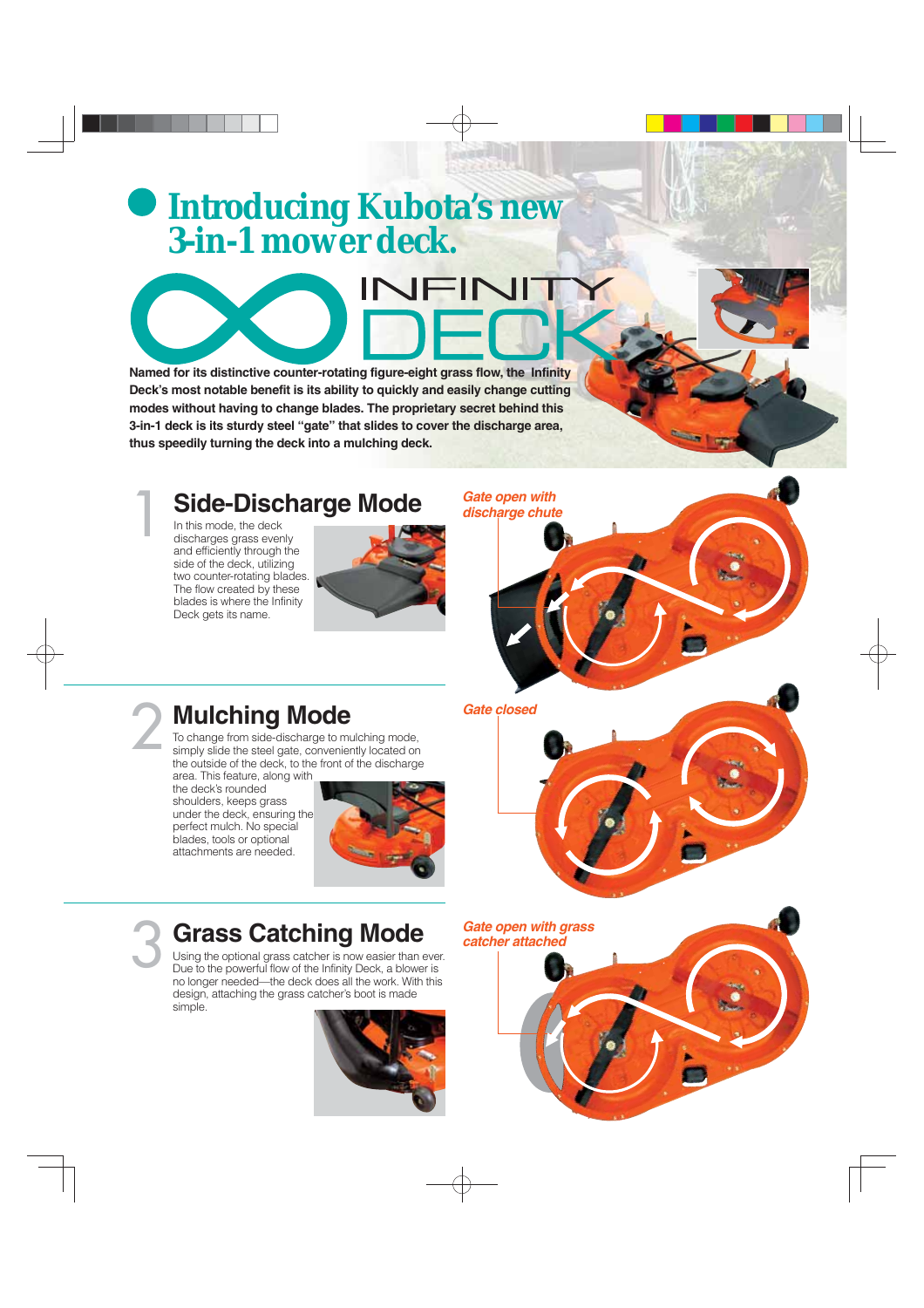# **Smooth Operation**

#### **Hydrostatic Transmission**

The hydrostatic transmission (HST) makes operating the T-Series easier and more precise than ever. A single pedal controls both speed and direction changes quickly, without shifting or clutching. This system keeps your hands free for precise steering at all times, which is especially important when maneuvering around trees and shrubs or working in confined spaces.

#### **Cutting Height Adjustment**

Adjusting the mower deck's cutting height is easy with Kubota's simple dialtype design. Just reach underneath the operator's seat and turn the control dial.





#### **KRA: Kubota Reverse Awareness System**

The T-Series is equipped with the Kubota Reverse Awareness System to prevent you from mowing in reverse. You may choose to override the system by depressing an override switch. A flashing light reminds you that reverse mowing has been selected.

#### **Cruise Control (Standard on T2080 and T2380)**

The T-Series' cruise control feature allows you to maintain a constant mowing speed once you have reached the desired speed. You can also reach the desired speed by pulling the cruise control knob.



#### **One-step Parking Brake**

With this feature, parking is accomplished quickly, easily and safely. To activate the parking brake, simply depress the parking brake pedal firmly with your foot.

#### **Easy Mower-lift Lever**

Press the button on top of this conveniently located lever to release the mower deck and raise or lower as needed.



#### **Larger Rear Tires**

Taller and wider rear tires (22x11-10) are now standard on the new T- Series. They ensure better traction and stability.

#### **New Higher Power Gasoline Engines**

The T2080 and T2380 models are equipped with powerful 20HP and 22HP V-Twin gasoline engines. The T1880 offers a single-cylinder, 18HP gasoline engine.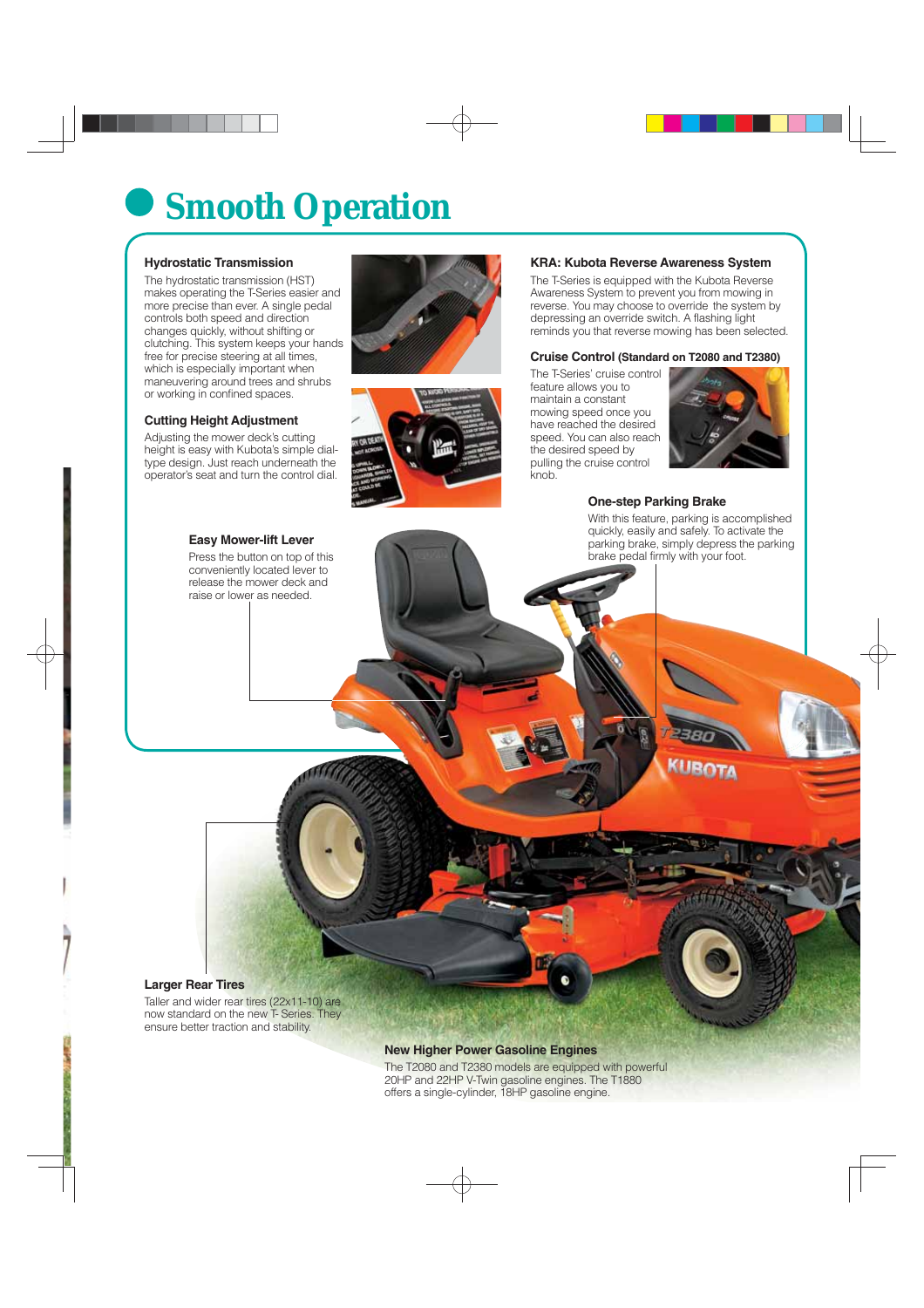# **Comfort**

#### **Full-flat Operator Platform**

The T-Series features a full-flat operator's platform. This design offers ample floor space and legroom, and makes getting on and off the tractor easy.

#### **High-back Seat (Standard on T2080 and T2380)**

Our deluxe high-back seat adjusts easily to accommodate different size operators.



#### **Cushion Ride Suspension (Standard on T2080 and T2380)**

Kubota's exclusive "Cushion Ride" suspension system, located in the tractor fender, is yet another industry first. This feature's design utilizes two spring-loaded shocks connected to the operator's platform, providing you with a smooth, comfortable ride.

# **Quick-Attach Grass Catcher**

**The State** 

The new T-Series seven-bushel grass catcher enables efficient grass catching without the use of a blower thanks to Kubota's innovative Infinity Deck. Built to complement the grass catcher, the Infinity Deck's blades are the sole power source for the catcher. The deck's design makes attaching the boot to the deck easy. The catcher bin is also easy to attach due to the newly developed V-frame.

KUBOTA

**Quick-attach V-Frame**